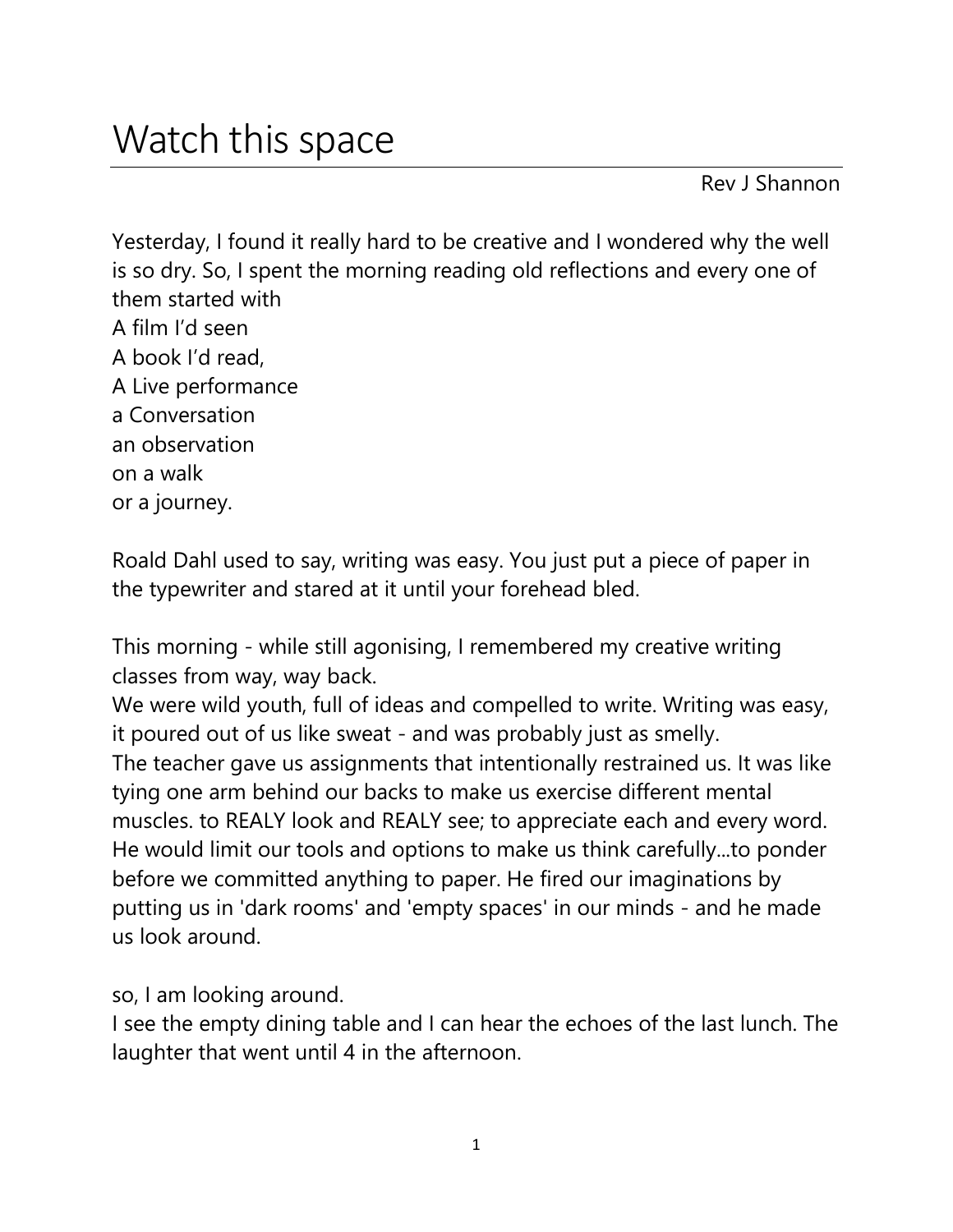I'm can peer into the liminal space we're in and I see coffee cups ready and ovens warming. Like the flowers around us crouched and blooming – everything is ready.

As I look around at the empty rooms – I know that I am not alone in this space. Indeed, it's crowded with zoom and phone calls; with lists and jobs to be done. Friends are calling from all over the world, families are taking more care to make contact.

As I stare out the window, I hear people doing it tough. They peer into the empty streets and see nothing but emptiness. I remember a dyslexic friend saying when he opened a book, he all he saw was the white patterns between the words – patterns that squiggled all over the page. It was really hard to focus on the black letters that formed words - words in rows that went left to right. His eyes had to be trained from seeing a page from up and down to a coordinated gaze, intentional, from left to right.

Now more than ever – words matter. I find myself taking time with scripture. Mulling, chewing, contemplating, sucking on words that may be mysterious or even annoying – but tasty and worth it. They are jumping out at me…like yesterday's reading from 1 Thessalonians 5 that started with. "Now concerning the times and the seasons, brothers and sisters, you do not need to anything written to you…for you yourselves know very well that the day of the Lord will come…

And there I was beating my head against the keyboard.

I woke up this morning with stories jumping from my head. The Beast of the Burbs gnawed its way up the street and ate my rubbish bin. Growling, it sprang on the next bin and the next...

Life is full of liminal spaces. They may be filled with anything from joy to terror but the one thing they all have in common is discomfort.